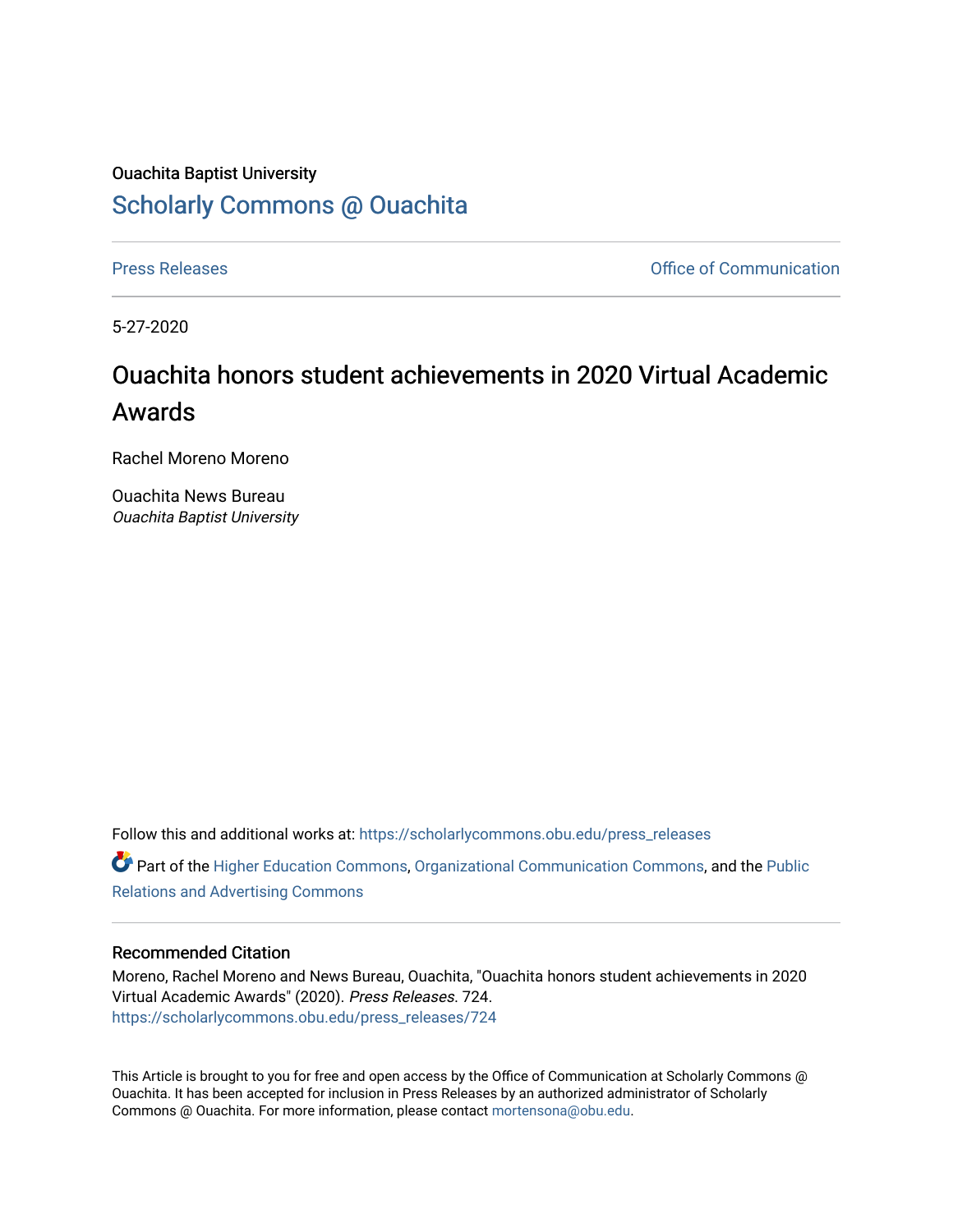

For immediate release **Ouachita honors student achievements in 2020 Virtual Academic Awards** *By Rachel Moreno* May 27, 2020 For more information, contact OBU's news bureau at [newsbureau@obu.edu](mailto:newsbureau@obu.edu) or (870) 245-5208



ARKADELPHIA, Ark.—Ouachita Baptist University recently recognized students for outstanding academic, leadership and civic achievements during the 2019-2020 academic year with its annual Academic Awards honors.

In lieu of its annual banquet held each spring, Ouachita recognized students online through social media posts and videos. Dr. Stan Poole, Ouachita's vice president for academic affairs, as well as deans and department chairs from Ouachita's academic schools prepared videos to personally recognize and congratulate students. The award videos can be viewed online at [obu.edu/virtualacademicawards.](http://www.obu.edu/virtualacademicawards)

Maggie Donnell, a senior social justice studies and psychology double major from Rogers, Ark., was awarded Ouachita's highest academic honors as the university's Overall Academic Achiever. Donnell also earned top academic achiever in the Sutton School of Social Sciences and was recognized as a Carl Goodson Honors Program Blue Ribbon Finisher.

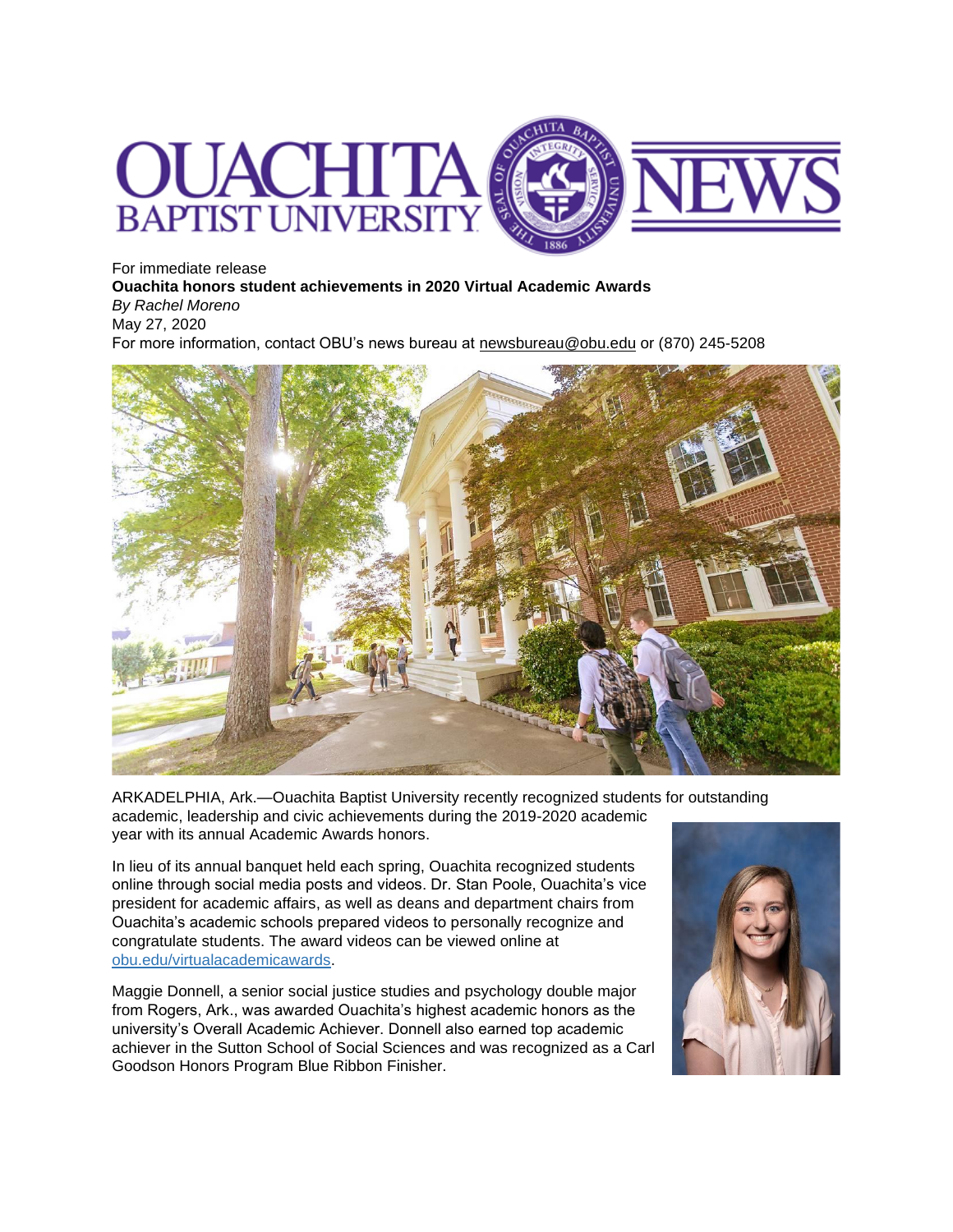Ouachita's Senior Outstanding Man is Caleb Byrd, a communications & media/integrated communications, political science and Spanish triple major from Little Rock, Ark. Ouachita's Senior Outstanding Woman is Addy Goodman, a communications & media/communications studies and political science double major from Arkadelphia, Ark. The Senior Outstanding Man and Woman are selected by Ouachita's faculty and staff. Goodman also was recognized as a Carl Goodson Honors Program Blue Ribbon Finisher.

Other top academic achievers in each school include:

- **Hickingbotham School of Business** Katie Camp, a senior accounting and finance double major from Plano, Texas
- **Pruet School of Christian Studies** Seigen Nichols, a senior Christian studies/Christian ministry and business administration/entrepreneurship double major from Forest Hill, La.
- **Huckabee School of Education** Savannah Hart, a senior kinesiology & leisure studies/pre-professional studies major from Hartman, Ark.
- **School of Fine Arts** Lesley Howard, a senior studio art and psychology double major from Lavon, Texas
- **School of Humanities** Abby Morse, a senior English major from Georgetown, Texas
- **Patterson School of Natural Sciences** Sheldon McCown, a senior biology major from Nacogdoches, Texas

The Mrs. J.R. Grant Endowed Awards for freshman and senior female students were given to Vanessa Vives and Madison Burch. Vives is an elementary education major from Bogota, Colombia, and Burch is a Christian studies/Christian ministry major from Benton, La.

The Mrs. Betty Oliver Grant Endowed Awards for sophomore and junior female students went to Kristen Holeyfield and Stephany Quintero. Holeyfield is a biology major from Searcy, Ark., and Quintero is an accounting and finance double major from Arkadelphia, Ark.

The Rotary Club Service-Above-Self Award was presented to Johnathan Miles, a physics major from Arkadelphia, Ark.

Individuals honored by the Carl Goodson Honors Program and Ouachita's seven academic schools include:

# **CARL GOODSON HONORS PROGRAM**

- Ben Elrod Scholar: João Rodrigues
- Carl Goodson Scholar: Kayla Churchwell
- Honors Council Scholar: Hannah Perkins and Tray Armstrong
- Blue Ribbon Finishers: Hayden Bowman, Shelby Bradley, Olivia Brown, Callie Anna Dunlap, Margaret Donnell, Tucker Douglass, Savannah Edwards, Hannah Gallagher, Addy Goodman, Megan Harris, Lesley Howard, Kathryn Knight, Abby Leal, Ruthie Lenards, Sheldon McCown, Emily McGee, Mattie Mae Motl, Abigail Morse, Sara Neumann, Emily Pankiewicz, Rylee Roberts, Brooke Sanderford, Claire Seale, Catherine Shirley, Rachel Smith, Savannah Stacks, Ashly Stracener, Allison Studdard, Selby Tucker, Meagan Woodard, Paige Wright and Cammie York.



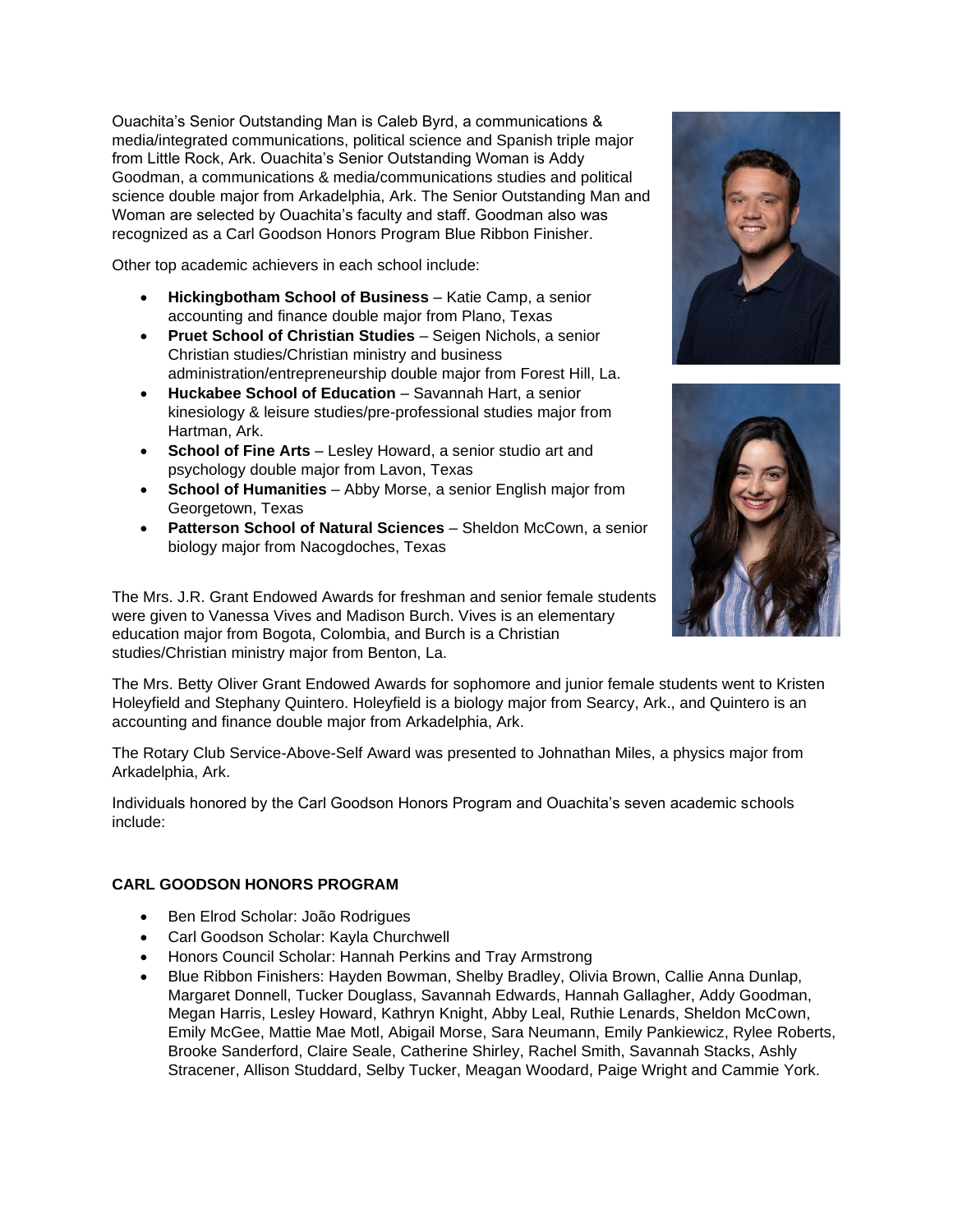• Most Valuable Professors: Dr. Nancy Hardman, the Edna and Freda Linn Professor of Communication Sciences and Pre-Medical Studies; Dr. Blake Johnson, assistant professor of biology; and Dr. Amy Sonheim, professor of English.

# **HICKINGBOTHAM SCHOOL OF BUSINESS**

- Lera Kelly Outstanding Senior in Business Administration Award: Seigen Nichols, Jacob Shelton
- Margaret Wright Outstanding Senior in Accounting Award: Thomas Worley
- Eddie Ary Outstanding Senior in Finance Award: Michael Ward
- Johnny Heflin Excellence in Leadership & Academics Award: Selby Tucker
- Outstanding Business Scholar Athlete: Madison Brittain, Brandon Matros

# **PRUET SCHOOL OF CHRISTIAN STUDIES**

- Outstanding Student in Biblical Studies: Cody Cagle
- Outstanding Student in Christian Ministries: Seigen Nichols
- Outstanding Student in Christian Missions: Elise Nelson
- Don Harbuck Award for Excellence in Philosophy: Tucker Douglass
- Preben Vang Award for Christian Theological Studies: Taylor Fielder
- Outstanding Student in Community and Family Services: Kara DeLaune
- Elementary Hebrew Award: Felicity Johnson
- Robert Stagg New Testament Greek Award: Kinnon Dodson

# **HUCKABEE SCHOOL OF EDUCATION**

- Alice Searcy Award: Hope Waid
- Outstanding Current Education Sophomores: Vanessa Vives (Elementary), Erin Strautman (Secondary), Lexi Huse (K-12)
- Sylvia Gates Webb Award: Breanna Parker
- Maude Wright Memorial Award: Brittany Burr
- Phi Delta Kappa Teachers in Training: Lexis Miller (Elementary), Caroline Sweet (Secondary), Emma Pitts (K-12)
- Charles Chambliss Distinguished Educator Award: Natalie Jackson, Rachel Patterson
- Bob Gravett Outstanding Kinesiology & Leisure Studies Teaching Award: Hunter Groom
- Tona Wright Outstanding Kinesiology & Leisure Studies Fitness Award: Allie Freeman
- Outstanding Kinesiology & Leisure Studies Recreation and Sports Administration Award: Jackson Nichols
- Outstanding Kinesiology & Leisure Studies Pre-Professional Studies Award: Garrett Pearson, Savannah Hart

# **SCHOOL OF FINE ARTS**

- Francie Phelan Outstanding Senior Graphic Design: Abby Leal
- Francie Phelan Outstanding Senior Studio Art: Lesley Howard
- Raybon-Berry Outstanding Freshman Visual Arts Major: Saba Esho, Elizabeth Hill
- Russell Shad Memorial Art Award for Outstanding Junior: Maddie Bayer, Jenna Whitlow
- Theatre Arts Outstanding Student Award Freshman: LilyKay Feimster
- Theatre Arts Outstanding Student Award Junior: Danielle Hall
- Alpha Psi Omega Senior Award: Dylan Blackwood, Emily Johnson
- Alpha Psi Omega Outstanding Service: Meagan Woodard
- Sigma Alpha Iota College Honor Award: Paige Bagley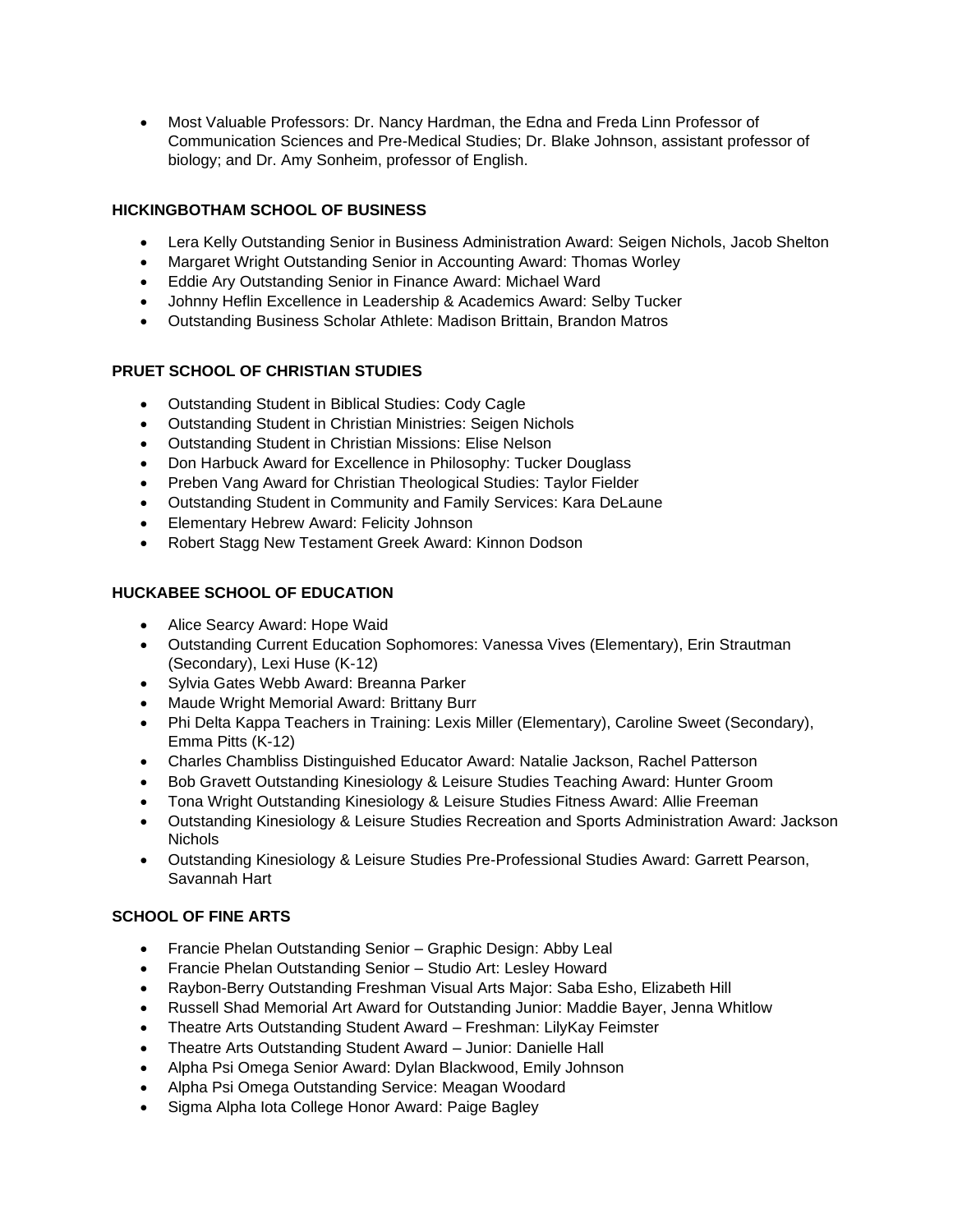- Sigma Alpha Iota Scholarship Award: Paige Bagley
- The Presser Scholar: Holli Barger
- Rachel Fuller Scholarship: Karlee Sanders
- James Harrison Scholarship: Allan Schroeder
- Friends of Fine Arts Scholar Art: Tehya Hinkson
- Friends of Fine Arts Scholar Instrumental: Cross Brandon
- Friends of Fine Arts Scholar Piano: Anna Weyenberg
- Friends of Fine Arts Scholar Theatre: Kinsey Potts
- Friends of Fine Arts Scholar Voice: Karlee Sanders

### **SCHOOL OF HUMANITIES**

- Outstanding Senior English Major: Abby Morse, Daryn McMinn
- Outstanding Junior Louise Searcy Bennett Scholarship Award: Emily Koonce
- Outstanding Sophomore Herman Sandford Scholarship Award: Cora Saddler
- Outstanding Freshman in English: Austin Crook
- The Sharpest Speer Award: Paige Write
- Outstanding Freshman Spanish Major: Hannah Rossell
- Outstanding Sophomore Spanish Major: Cora Saddler
- Outstanding Junior Spanish Major: Kara DeLaune
- Outstanding Senior Spanish Major: Ashlynn Walton
- El Tigre Award: Aubrey Rogers
- Outstanding Student in Latin: Tucker Douglass
- Outstanding Student in German: Anna Weyenberg
- Bill & Vera Downs Outstanding Sophomore Mass Communications Student Award: Matthew Branch
- Matt Turner Outstanding Junior Mass Communications Major Award: Madeline Martin
- William D. Downs Outstanding Mass Communications Graduate Award: Ethan Dial, Josh Salim
- Roy Buckelew Outstanding Speech Major Award: Stone Boshears
- Publications Awards: Brooke Woessner (Ouachitonian), Ethan Dial (Signal), Justin Trostle and Danielle Sourber (Photo Lab), Ashton Spence (Video Production)

#### **PATTERSON SCHOOL OF NATURAL SCIENCES**

- Outstanding Freshman Biology Award: Dylan Clayton
- Richard H. Brown Biology Award: Cade Haynie
- Outstanding Senior in Biology Award: Sheldon McCown, Michael Neathery
- Outstanding Dietetics & Nutrition Award: Kimberly Reid
- Freshman Chemistry Award: Marly Welborn, Jade Dorman
- Ethel & Nell Mondy and E.A. Provine Scholar: Kayla Churchwell
- Outstanding Graduate in Chemistry: Alex Podguzov
- Harvey Research Award: Tiffany Koba
- Rowland Memorial Award, Outstanding Senior Mathematics Education: Ashlynn Walton
- Rowland Memorial Award, Outstanding Senior Physics: Jake Morris
- Rowland Memorial Award, Outstanding Senior Computer Science: Caleb Webb
- Rowland Memorial Award, Academic Excellence Mathematics and Computer Science: Caleb Harmon, Sarah Freeze
- Rowland Memorial Award, Academic Excellence Math Education: Katie Harmon
- Rowland Memorial Award, Academic Excellence Physics: Maddie Young
- Mathematics Ambassador Award: Betsy Patterson